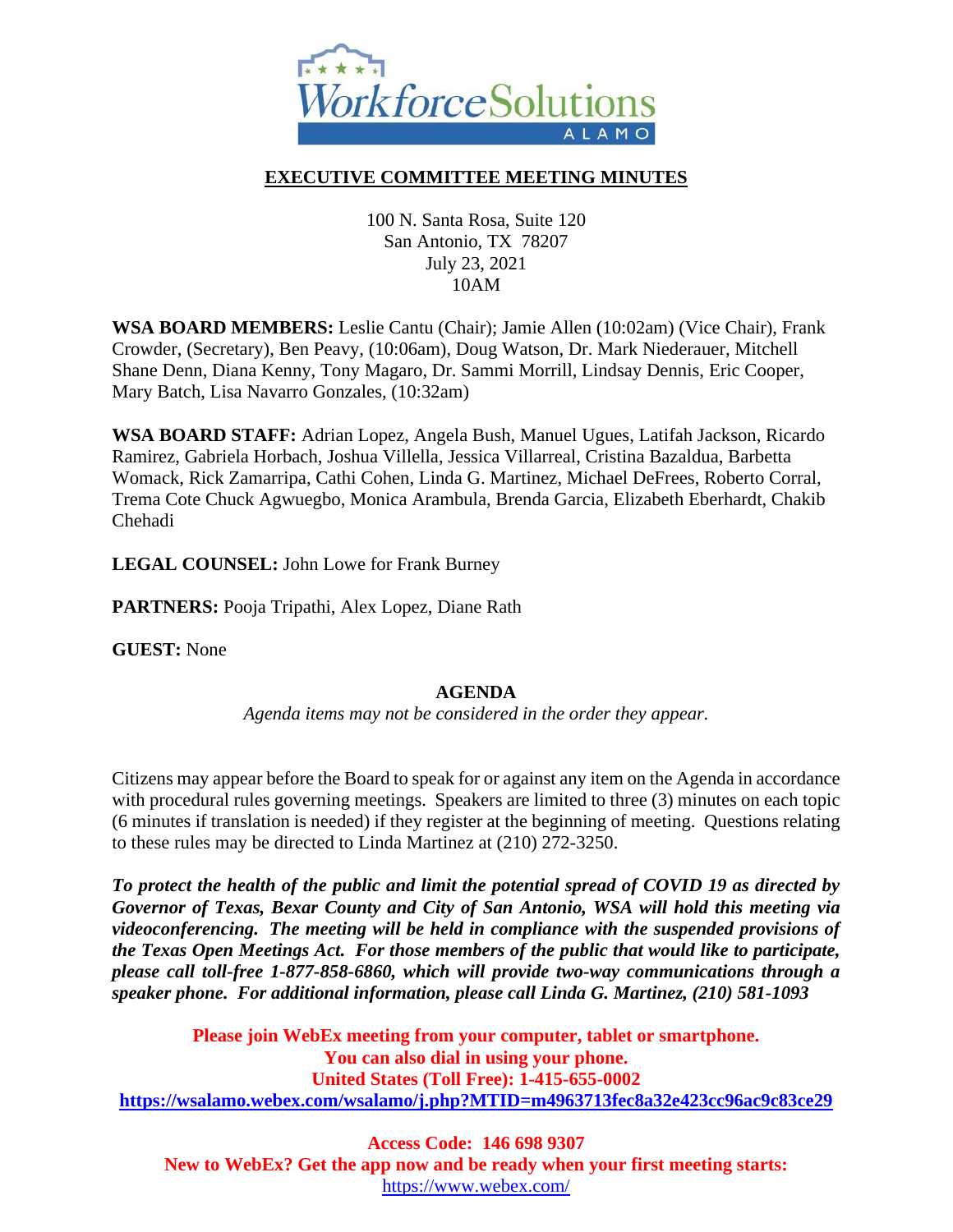**During the Public Comments portion of the meeting (Agenda Item 3), the Public may type their name into the chat box or unmute themselves and state their name. The meeting host will call each member of the public for comments, in the order their names were submitted.**

- I. CALL TO ORDER AND QUORUM DETERMINATION Presenter: Chair Leslie Cantu **At 10 a.m., Chair Cantu called the meeting to order. The roll was called, and a quorum was declared present**.
- II. DECLARATIONS OF CONFLICT OF INTEREST Presenter: Chair Leslie Cantu **There are no conflicts of interest.**
- III. PUBLIC COMMENT Presenter: Chair Leslie Cantu **There are no public comments.**
- IV. CONSENT AGENDA: (DISCUSSION AND POSSIBLE ACTION) Presenter: Chair Leslie Cantu a. Executive Committee Meeting Minutes June 4, 2021
- V. **Upon motion by Board Member Mr. Eric Cooper and 2nd by Board Member Dr. Mark Niederauer, Executive Committee unanimously approved the June 4, 2021 meeting minutes.**
- VI. AUDIT & FINANCE COMMITTEE (DISCUSSION AND POSSIBLE ACTION) Presenter: Mary Batch, Chair
	- a. Financial Reports
		- Board Member Mary Batch, Audit & Finance Committee Chair provided summary of the financial reports.
			- **Corporate Expenditures:**
				- The board has expended 46.03% of the budget against a straight-line budget target of 58.33%, representing a 12.3% variance is primarily related to:
					- Personnel Cost- The board has hired a HR Generalist to assist in filling vacant positions.
					- Professional Services- Timing Difference related to the audit and monitoring services.
			- **Facilities**:
				- The facilities budget has a current surplus of 9.81%. WSA is requesting to modify the facilities budget in Budget Amendment #2 to reflect the following:
					- Seguin Equipment & Furniture was budgeted in FY20 but was not purchased until FY21. (\$104,348)
					- Floresville renovations will require furniture and an update to the resource room (\$40,000)
					- San Antonio Food Bank Initiative. (\$42,500)
					- Resource Room Updates. (\$180,000)
	- b. FY21 Budget Amendment #2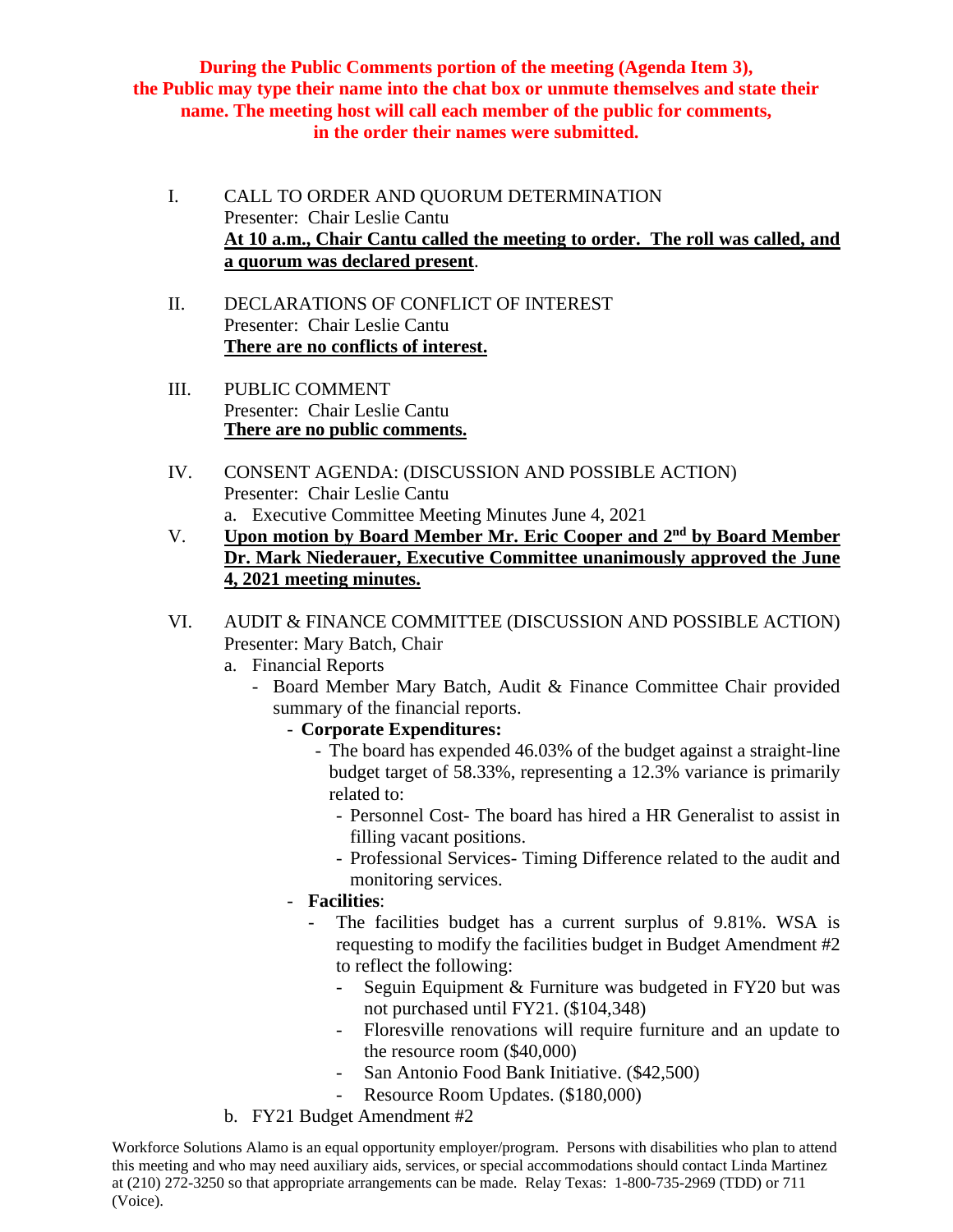#### **Upon motion by Board Member Mr. Eric Cooper and 2nd by Board Member Mr. Frank Crowder, Executive Committee unanimously approved the FY21 Budget Amendment #2.**

c. FY22 Annual Budget

CEO Lopez added, any other funding sources received throughout the fiscal year, will be brought to the Executive Committee for approval.

## **Upon motion by Board Member Dr. Sammi Morrill and 2nd by Board Member Ms. Diana Kenny, Executive Committee unanimously approved the FY22 Annual Budget.**

## VII. PROCUREMENT (DISCUSSION AND POSSIBLE ACTION)

a. Contract Renewals

Ms. Latifah Jackson, Director of Contracts and Procurement provided a summary contract that are up for renewal and seeking Executive Committee approval.

- i. Legal Services
	- Martin & Drought, P.C., fixed fee contract for Legal Services was initiated 10/01/2020 with four one-year subsequent renewal options.
	- The option to renew the contract for the upcoming is  $10/01/2021$ – 09/30/2022 term. This will be the of second one-year renewal option in the procurement cycle of this contract with a not to exceed \$90,000.

## **Upon motion by Board Member Ms. Jamie Allen and 2nd by Board Member Ms. Mary Batch, Executive Committee unanimously approved the legal contract renewal for Martin & Drought, P.C.**

- ii. Janitorial Services
	- M&R's Elite Janitorial Solutions, LLC, which is a Hispanic Owned business, fixed fee contract for Janitorial Services was initiated 02/01/2019 with three one-year subsequent renewal options.
	- This vendor services eight of our centers including some rural and urban centers.

# **Upon motion by Board Member Mr. Eric Cooper and 2nd by Board Member Ms. Mary Batch, Executive Committee unanimously approved the renewal of the janitorial services for M&R's Elite Janitorial Services.**

iii. Program Monitoring

- Christine H. Nguyen's, CPA, fixed fee contract for Program Monitoring Services was initiated 09/10/2018 with three oneyear renewal options.
- The option to renew the contract for the upcoming  $10/01/2021$  –
- 09/30/2022 term. This will be the last of three one-year renewal options in the procurement cycle of this contract, and the services will need to be procured or brought in-house after this final year.

## **Upon motion by Board Member Mr. Frank Crowder and 2nd by Board Member Ms. Mary Batch, Executive Committee unanimously approved the renewal of the program monitoring services provided by Christine H. Nguyen.**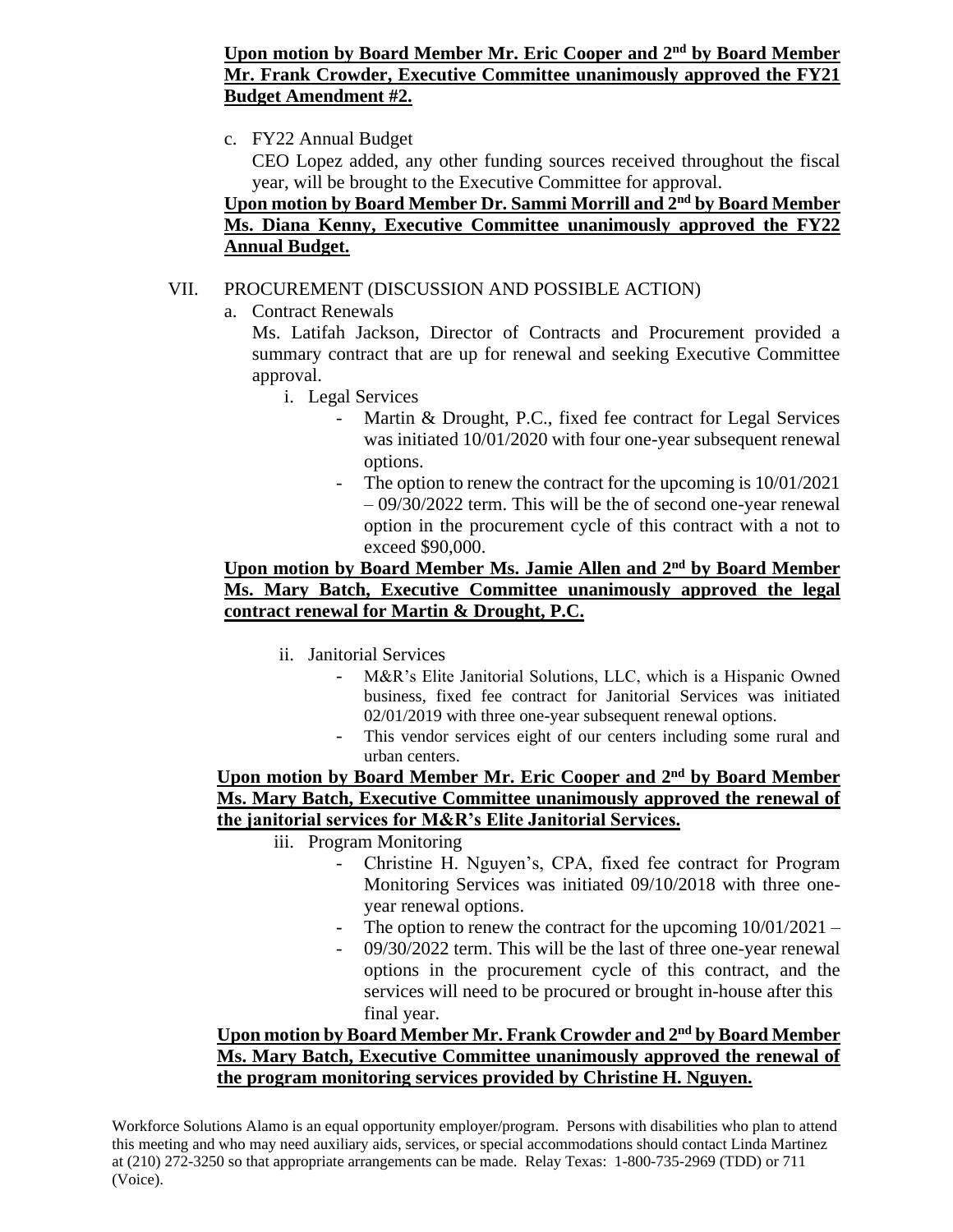- iv. Audit Renewal
- ABIP, PC, fixed fee contract for Financial Audit Services was initiated March 2021 with four one-year subsequent renewal options.
- The option to renew the contract for the upcoming  $10/01/2021$  09/30/2022 term. This will be the of first one-year renewal options in the procurement cycle of this contract with a not to exceed \$67,050.
- Contractor will provide the required annual single audit of WSA financial statements and federal programs. The contractor has performance was satisfactory and they are knowledgeable with WSA financial/procurement practices. They did not request a rate increase from the initial term.

## **Upon motion by Board Member Ms. Mary Batch and 2nd by Board Member Mr. Mitchell Shane Denn, Executive Committee unanimously approved the renewal of the auditing services provided by ABIP, PC.**

- b. Expiring Contracts for FY2021-2022 Update
	- Ms. Jackson provided the committee with a list of informal and formal expiring contracts included in their packets.
	- Board Member Jamie Allen asked where the marketing and public relations contracts are.
	- CEO Lopez stated WSA is evaluating the exiting contract and determine if we will solicit bids. The existing contract expires in September and is an informal contract. We will refine the scope of work so there is an understanding of the expectations from the agency's perspective.

#### VIII. CHILD CARE COMMITTEE (DISCUSSION AND POSSIBLE ACTION) Presenter: Doug Watson, Committee Chair

Child Care Committee Chair, Doug Watson was on vacation and Mrs. Jessica

Villarreal, Child Care Director presented on his behalf.

a. Child Care Performance Briefing

- WSA continues to work with Child Care Contractor as they monitor & process enrollments. WSA maintains ongoing communication with Child Care Contractor, on TWC's performance goal of 95%.

b. Child Care Services (CCS) Contract Recommendation

- Ms. Jackson provided the Executive Committee with an update on the CCS contract.

- The Child Care Services (CCS) program provides subsidized care for eligible families engaged in work or education and/or training activities. It also provides support for quality initiatives (i.e. early childhood development activities). CCS funding represents approximately 60% of WSA's total funding.
- The City of San Antonio (CoSA) is WSA's current CCS contractor. CCS was last procured in 2017. WSA staff issued a solicitation for a single contractor to provide childcare services for the Alamo region.
- WSA received one bid from the City of San Antonio despite that the document was downloaded by 4 different vendors.

## **Upon motion by Board Member Mr. Frank Crowder and 2nd by Board Member Mr. Eric Cooper, Executive Committee unanimously approved the recommendation to approve the contract with option to renew.**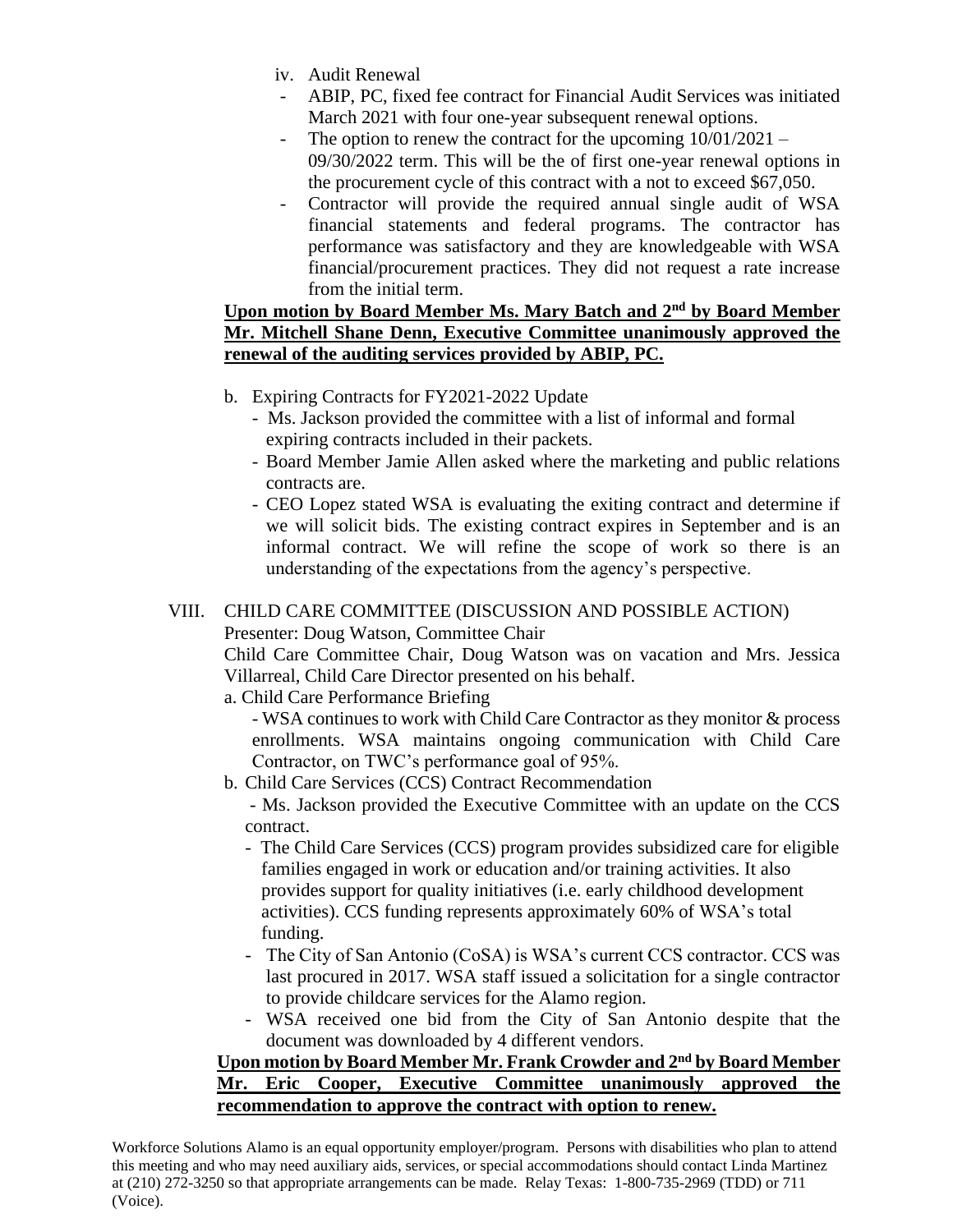c. Texas Mutual Grant Briefing (2nd application)

- WSA was invited to apply for a second COVID-19, \$100,000 grant from Texas Mutual Fund. This grant would provide Child Care Centers an opportunity to enhance indoor environment for children. If awarded, WSA will award \$4000 to 25 providers.

d. Texas Rising Star Certification Briefing

- The purpose is to have all TRS assessors gain a unified approach to assessments for Child Care centers across TX.

- The roll out began in January 2021. Originally TWC planned for assessments to resume in April, however, due to many technological issues, corrections, and adjustments that required attention within the course itself, TWC, has delayed the assessments and is currently looking at a Sept. roll out.

- e. TWC WD 13-21 Initial Job Search Child Care WD 13-21 Briefing
	- This new policy is to aid families on "Initial Job Search".

- One of the requirements is the employment participation outlines the number of required hours a single parent family and a dual parent family must be working, which is 25 single/50 dual.

- As a result of COVID and the displacement of many parents from work, TWC is making a temporary waiver, which will allow families who do not meet the activity requirement, up to three months of Child Care, with a zero copayment/parent fee while they search for work.
- After three-month period, participants must show proof of meeting employment participation requirements, otherwise care will be terminated.
- TWC outlined this waiver is effective July 1, 2021 Sept.30, 2022.
- f. Early Matters Welcome & Introduction
	- The goal of Early Matters is to raise awareness and connection between investments in high quality early education and create a strong economic future for San Antonio.
	- Mr. Mark Larson recently was hired as the Early Matters Officer for San Antonio and will work with corporate leaders, stakeholders, examine public policies related to Early Child Care, advocate for new legislation, foster parent engagement and strengthen partnerships. Chair Watson invited Mr. Larson to be on the Child Care Committee.
	- The Early Matters Quality Improvement partnership team composed of PreK 4-SA, WSA, United Way, and Bexar County.
- g. Educare (previously presented by Dr. Henrietta Munoz at the Child Care Committee)
	- Educare model is based on research from early childhood development, education, social work and other allied fields. Educare works towards strong/equitable relationships with children and families.

- The four core features that compose the Educare model are: data utilization, embedded professional development, high quality teaching and intensive family engagement.

- Outcomes at Educare throughout the country have reflected an increase in student achievement and kinder readiness, but also significant outcomes for parents and families due to the dual gen support.
- Educare will officially join the National Educare Network within a few months. A lot for construction has been purchased, it is near TX A&M on S. Zarzamora, where there is a high-quality childcare urgently needed. This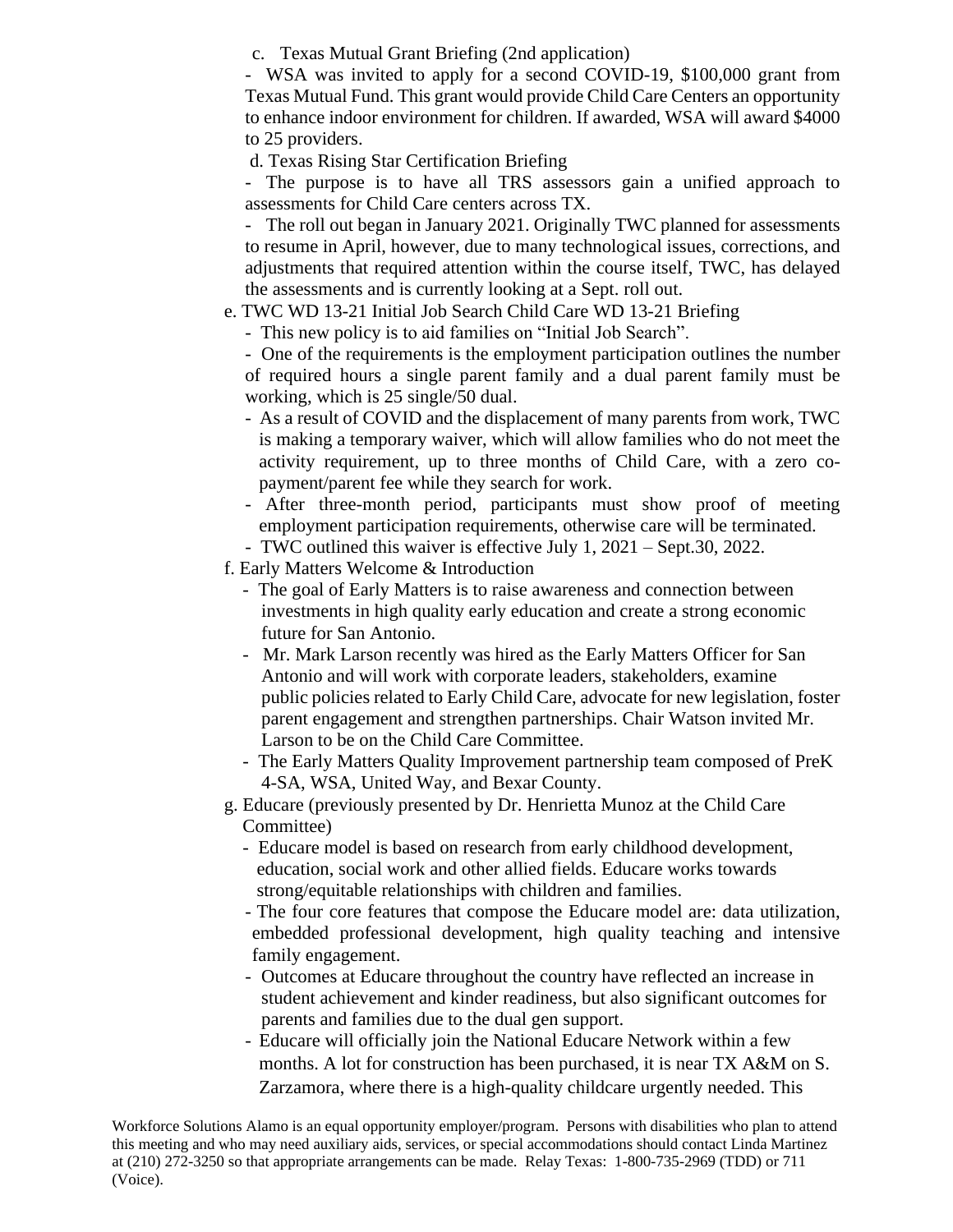facility is slated to open its doors in the Fall of 2022 and is projected to provide childcare for 125+ children, ages 0-5.

- Educare SA's major goal is to ensure equity for children, families, teachers and staff. Professional Development is a key component, but Professional Development and experience should translate into career progression. Staff, student teachers and early childhood education degree seekers will receive high quality professional development that PK-4SA is known for, and TX A&M SA will work with WSA and Early Matters to determine how individuals can continue the progression into the workforce.

### IX. OVERSIGHT COMMITTEE REPORT (DISCUSSION AND POSSIBLE ACTION)

Presenter: Dr. Mark Niederauer, Committee Chair

- Dr. Mark Niederauer provided a summary to the Executive Committee.
- a. Operational Updates
- b. Performance and Programs Reports
- CEO Lopez provided the accomplishments that WSA has achieved.
	- Disaster Dislocated Worker Grant provided training and work experience to individuals impacted by the pandemic. This impacted 200 people.
	- Also working closely with the employers such as Caterpillar in which the incumbent workers upgrade their skills. This impacted 50 people.
	- CEO Lopez also mentioned WSA has met 80% overall performance compared to other boards.
	- WSA has 3600 participants enrolled in programs. In terms of traffic, in our job centers, we have provided services to 17,000. From Oct. 2020 to May 2021 our centers have seen 42,000 that have been to our centers in person. WSA has also provided virtual services to approximately, 376,000.
	- Chair Cantu expressed her appreciation to CEO Lopez and the WSA Team for the effort that went into the additional grants and projects, outside of our normal funding.
	- Board Member Dr. Morrill also echoed Chair Cantu's comment in addition to COO, Mark Milton for replicating the data and performance outcomes.
- b. Quality Assurance Briefing
	- Mr. Ricardo Ramirez, Director of Quality Assurance provided the Executive Committee with a Quality Assurance briefing on its activities, including operations, an updated timeline, progress, and outcomes.
	- The timeline will continue to be adjusted to meet goals and other requirements.
	- WSA has hired Ms. Monica Arambula as a Fiscal Monitor II within Quality Assurance.
- c. Adult Service Contract Renewal
	- Ms. Latifah Jackson, Contracts and Procurement Director provided the Executive Committee with information regarding service contract renewals.
	- C2 GPS's Adult and American Job Services contract was initiated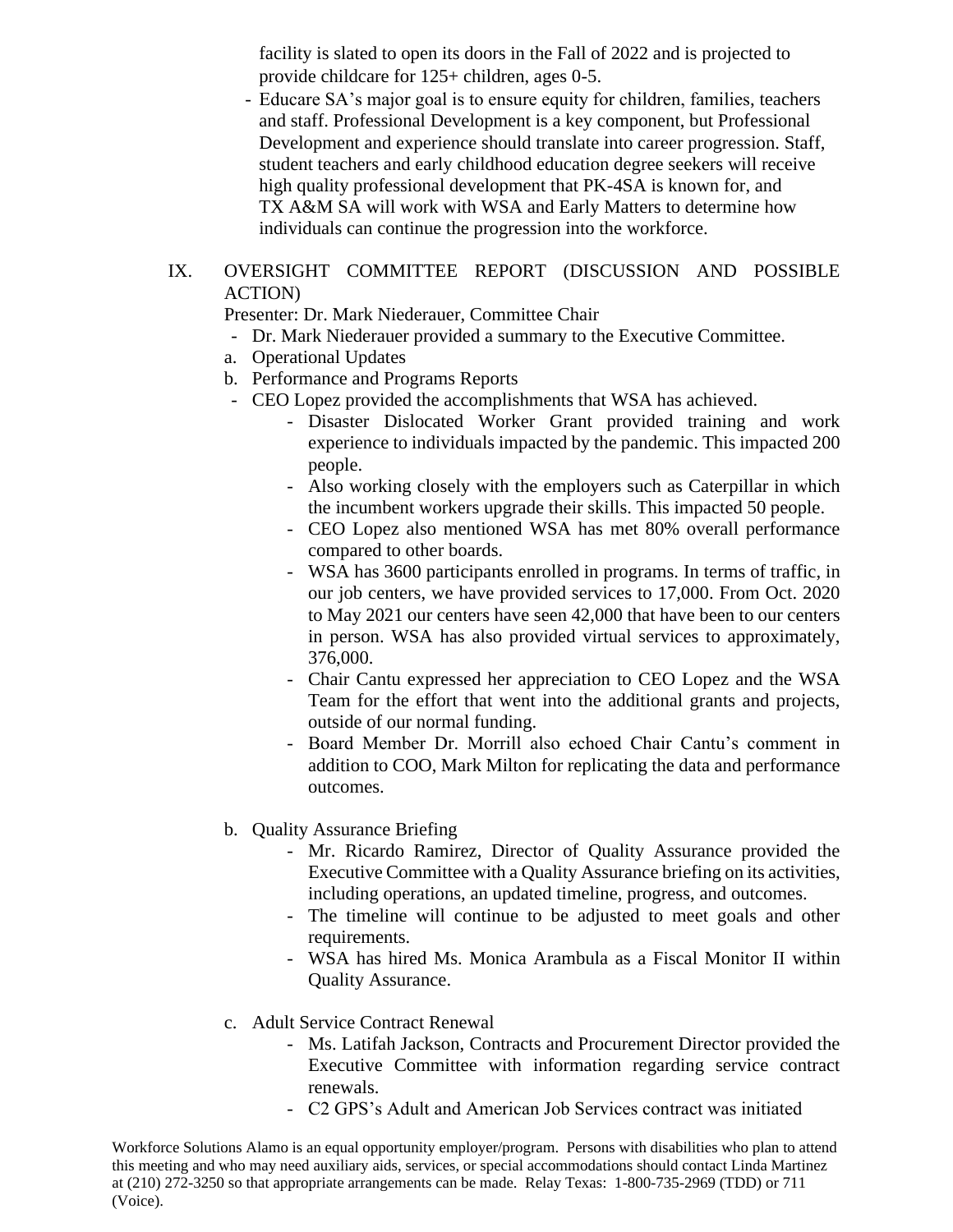- 10/01/2019 with three one-year renewal options. Term would be October 1, 2021, thru September 30, 2022.
- Board Member Ben Peavy asked if WSA has discussed the diversity initiatives with the contractor.
- This discussion has not taken place with the contractor. WSA is still in the process of evaluating how we will pass on those responsibilities to the contractors.
- Board Member Jamie Allen also asked if C2 Global is qualified as a minority small business or woman owned business.
- C2 Global has not been asked to identify itself. WSA has not had a diversity policy in place.
- Board Member Peavy requested that contractors/partners are made aware that WSA will begin to focus more on diversity and if there is something they can do to help us from a diversity or inclusion perspective would be appreciated.

#### **Upon motion by Board Member Mr. Ben Peavy and 2nd by Board Member Dr. Mark Niederauer, Executive Committee unanimously approved the recommendation to approve the contract renewal.**

- d. Urban Youth Contract Renewal
	- C2 GPS's Youth Urban Services contract was initiated 10/01/2018 with three one-year renewal options. The Board elected to renew the contract for the second; term for 10/01/2020 - 09/30/2021.
	- New term would be October 01, 2021, thru September 30, 2022. **Upon motion by Board Member Ms. Mary Batch and 2nd by Board Member Mr. Frank Crowder, Executive Committee unanimously approved the recommendation to approve the contract renewal.**
- e. Rural Youth Contract Renewal
	- SERCO's Youth Rural Services contract initiated 10/01/2018 with three one-year renewal options. The Board elected to renew the contract fora second term 10/01/2020-09/30/2021.
	- New term would be October 01, 2021, thru September 30, 2022 **Upon motion by Board Member Mr. Eric Cooper and 2nd by Board Member Mr. Frank Crowder, Executive Committee unanimously approved the recommendation to approve the contract renewal.**
- f. Child Care Quality Contract Renewal
	- City of San Antonio, cost reimbursement contract 2021\_SRC\_001 for Child Care Quality Services was initiated 04/01/2021 with three one-year subsequent renewal options.
	- The option to renew the contract for the upcoming  $10/01/2021$  –
	- 09/30/2022 term. This will be the of first one-year renewal options in the procurement cycle.
	- The renewal of City of San Antonio for Child Care Quality Services contract for the period of 10/1/2021 – 09/30/2022.

**Upon motion by Board Member Dr. Mark Niederauer and 2nd by Board Member Dr. Sammi Morrill, Executive Committee unanimously approved the recommendation to approve the contract renewal.**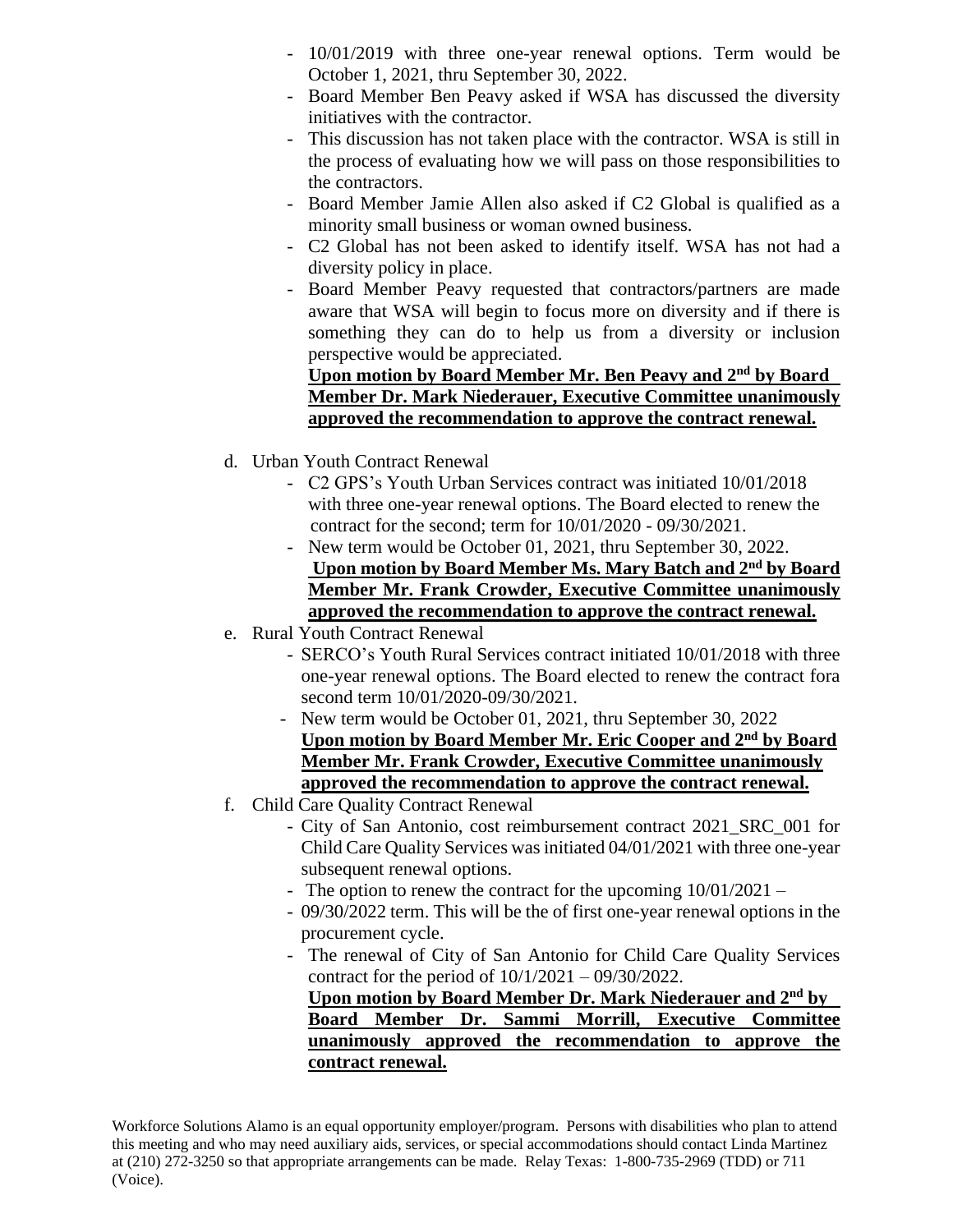X. STRATEGIC COMMITTEE REPORT (DISCUSSION AND POSSIBLE ACTION)

Presenter: Eric Cooper, Committee Chair

- Board Member Cooper provided facilities update to the Executive Committee. Also, thanked the Strategic Committee members for this input.
- b. Marbach Location
	- The current lease at Marbach expires on May 31, 2022.

WSA is currently exploring alternate facilities to upgrade the Workforce Center at Marbach. Staff toured evaluated and toured seven locations. On July 19, 2021, Chairperson, Eric Cooper, CEO Adrian Lopez and staff toured the top two options.

- Option 1: Port San Antonio is currently a warehouse that is located at 628 Davey Crockett. The space is approximately 18,000 sq ft. This space can be customized to the needs of the board, where the landlord is willing to contribute to the remodeling costs. Parking and a renovation project plan will need to be negotiated.
- Option 2: Petco Corporate Office. This location is close to Highway 151 and 410 at 654 Richland Hills Dr. This space can be customized to the needs of the board, where the landlord is willing to contribute to the remodeling costs. Renovation project cost will need to be negotiated.
- c. Pearsall Location
- WSA currently has a lease agreement with Sixth Mag 7 Family, LP a Texas Limited Partnership that expires on October 31, 2021. WSA has researched potentially feasible options to provide a high-quality workforce center.
- d. Boerne Location
	- The current lease at Boerne expires on November 30, 2021. WSA is currently exploring alternate facilities to upgrade the Workforce Center at Boerne. Staff toured evaluated and toured three locations.
		- Option 1: The current location in the Brentwood Shopping Center, which is located near the original high school and DPS office. The office space is approximately 1,500 sq ft. The landlord is willing to cover the cost of a new AC unit and some additional WSA standard finishes. WSA will be responsible for new signage within 90 days.
		- Option 2: The location at Hill Country Plaza, which is in the center of town off Main St., behind Walgreens. The address is 124 E. Bandera Rd. The office space is approximately 1,300 sq ft. This space can be customized to the needs of the board, where the landlord is willing to entirely pay for the remodeling cost.
		- Option 3: The location at Stone Creek Plaza, which is located on the east end of town. The address is 1100 N. Main St. The office space is approximately 1,500 sq ft. This space can be customized to the needs of the board, where the landlord is willing to pay for the initial plans and potentially cover the finish out of the space.
- e. Floresville Location
	- The new facility is in the same shopping center, but in a larger renovated suite with higher visibility. Currently, the new suite is under construction for improvements the landlord agreed to as part of new agreement. The suite is expected to be completed by July 2021, with a grand opening for the new center in the fall.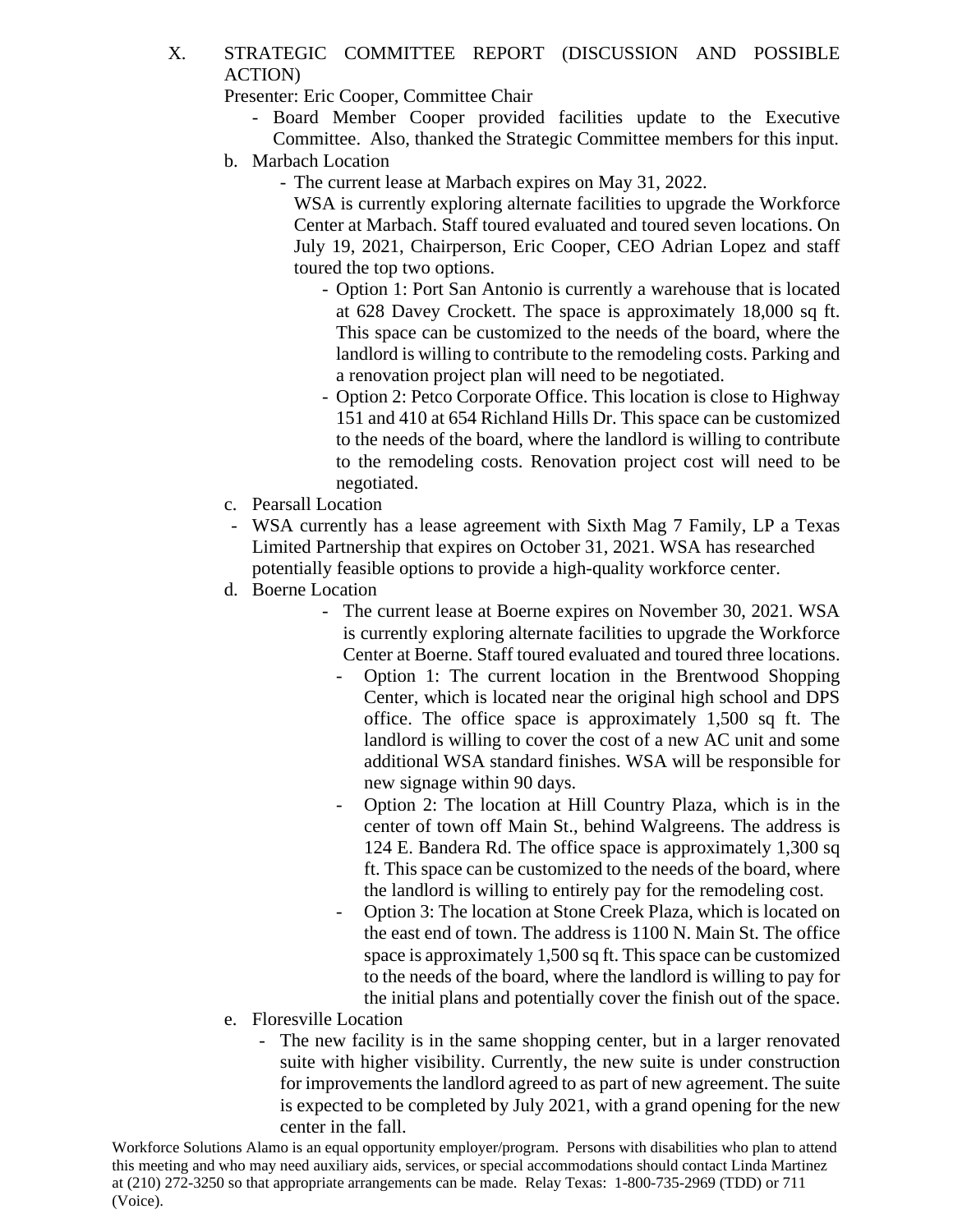- f. San Antonio Foodbank
	- Strategic Committee Chair Cooper also said he would recluse himself when voting or any decisions that Board may make regarding the SA Foodbank location.
	- WSA and the San Antonio Foodbank (SAFB) are currently in negotiations to offer integrated services. The two entities service the same clients, and this collaboration would benefit the client as a one stop center. WSA is proposing a small staff and a resource center for the campus.
- g. Update Local Plan Implementation
	- CEO Lopez provided the Local Plan briefing.
	- Board staff and service provider teams continue working sessions focused on data collection essential to the planning phase of implementation including existing partnerships with employers, education and training partners, or other agencies that should be represented in the model.
	- The work plan includes specific steps toward development of the Sector-Based Partnership model including dissemination of economic and workforce analysis detailing target sectors, industries, and occupations, development of expertise of WSA team and embedding sector-based concepts existing work, and the development data indicators, associated activities, and outcome metrics.
- h. Pending lease approval: Boerne, Pearsall, Marbach, SA Food Bank

## XI. CEO REPORT

Presenter: Adrian Lopez, CEO

- a. Unemployment Claims & Responses
	- CEO Lopez stated there are 522,000 claimants. We are still seeing 20,000 to 30,000 claims monthly.
- b. Child Care Funding
	- There is an additional \$43 million dollars that will be allocated to childcare.
- c. Employer Events
	- There have been  $42$  career fairs from May July.
- d. Child Care Success Stories
	- CEO Lopez briefed the committee on a few clients that have taken advantage of childcare in order to better themselves and their families.
- e. Marketing & Media Update- Cristina Bazaldua
	- Ms. Cristina Bazaldua stated since January 2021, WSA has had 68+ media stories and 35 of those have been complete interviews. There are 11 interviews per month, all positive.
	- KLRN has requested to do a series and focus on WSA and showcase all the good work we are doing.
	- All social media platforms have increased followers.
	- WSA's website will also upgraded, and improvements will be made.
	- WSA will be hosting a conference with Enroll SA
- XII. CHAIR REPORT (DISCUSSION AND POSSIBLE ACTION) Presenter: Chair Leslie Cantu